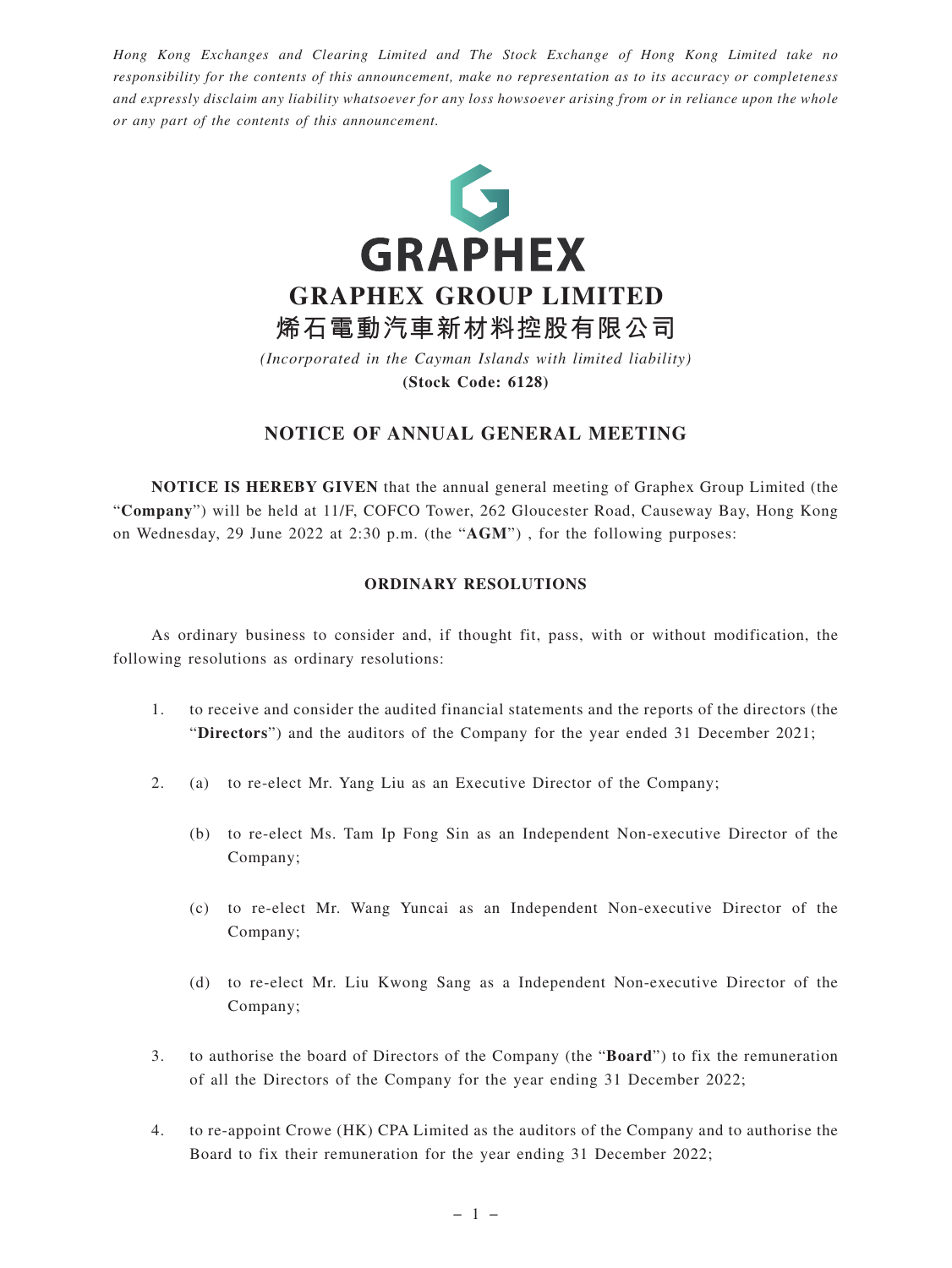As special business to consider and, if thought fit, pass, with or without modification, the following resolutions as ordinary resolutions:

## 5. "**THAT**:

- (a) subject to paragraphs (b) and (c) below, the exercise by the Directors during the Relevant Period (as hereinafter defined) of all the powers of the Company to purchase shares of HK\$0.01 each in the capital of the Company (the "**Shares**") on The Stock Exchange of Hong Kong Limited (the "**Stock Exchange**") or any other stock exchange recognised for this purpose by the Securities and Futures Commission of Hong Kong and the Stock Exchange in accordance with all applicable laws including the Hong Kong Code on Share Repurchases and the Rules Governing the Listing of Securities on the Stock Exchange (the "**Listing Rules**") as amended from time to time be and is hereby generally and unconditionally approved;
- (b) the aggregate nominal amount of Shares which may be purchased or agreed conditionally or unconditionally to be purchased by the Directors pursuant to the approval in paragraph (a) above shall not exceed 10% of the aggregate nominal amount of the share capital of the Company in issue as at the date of passing this resolution, and the said approval shall be limited accordingly; and
- (c) for the purposes of this resolution:

"**Relevant Period**" means the period from the passing of this resolution until the earliest of:

- (i) the conclusion of the next annual general meeting of the Company;
- (ii) the expiry of the period within which the next annual general meeting of the Company is required by the articles of association of the Company (the "**Articles**") or the applicable laws of the Cayman Islands to be held; and
- (iii) the revocation or variation of the authority given to the Directors under this resolution by ordinary resolution of the Company's shareholders in general meeting."

### 6. "**THAT**:

(a) subject to paragraph (c) below, the exercise by the Directors during the Relevant Period (as hereinafter defined) of all the powers of the Company to allot, issue and deal with additional Shares and to make or grant offers, agreements and options which might require the exercise of such powers be and are hereby generally and unconditionally approved;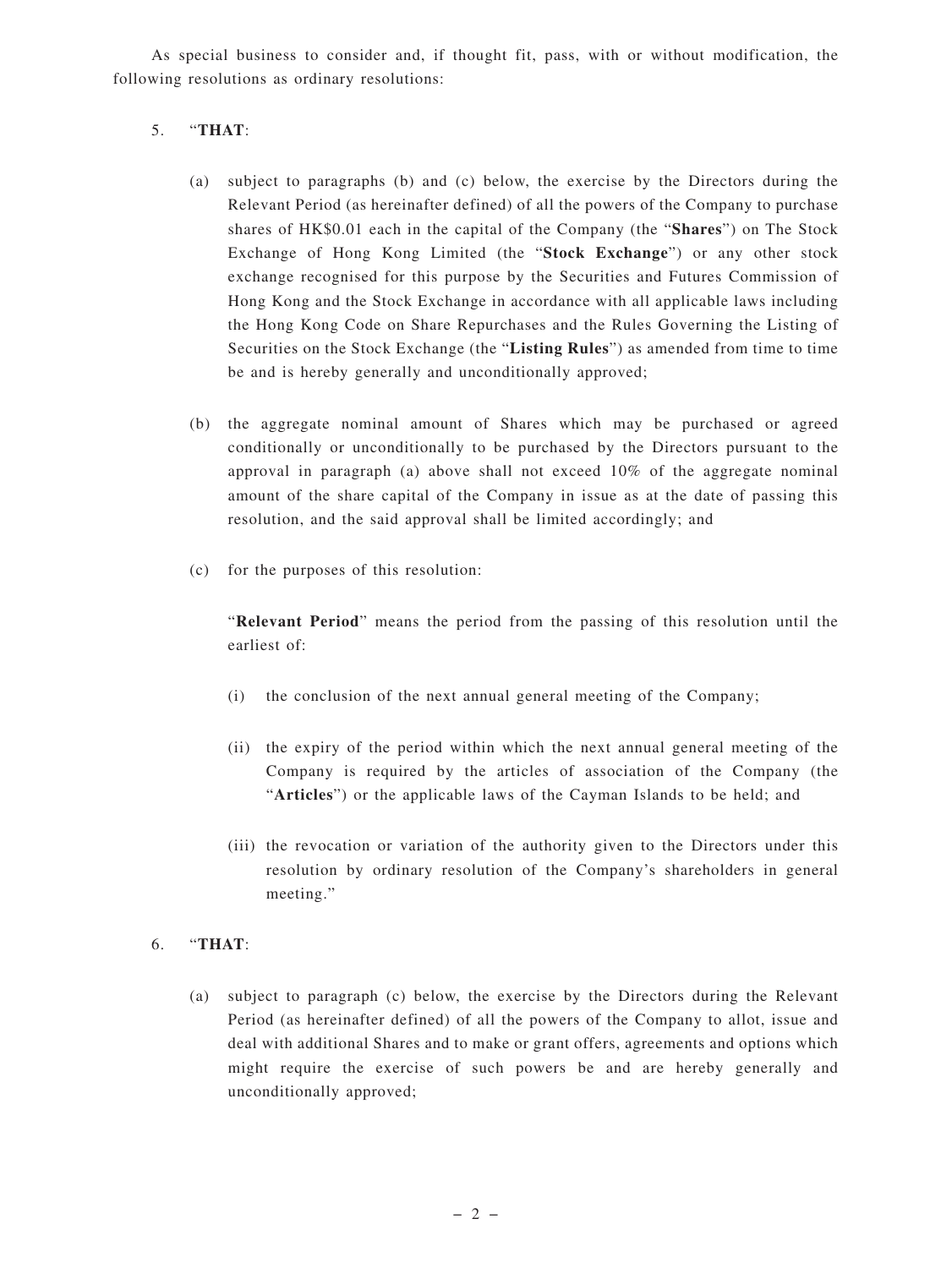- (b) the approval in paragraph (a) shall authorise the Directors during the Relevant Period to make or grant offers, agreements and options which might require the exercise of such powers after the end of the Relevant Period;
- (c) the aggregate nominal amount of share capital allotted, issued and dealt with or agreed conditionally or unconditionally to be allotted, issued and dealt with (whether pursuant to an option or otherwise) by the Directors pursuant to the approval in paragraph (a) above, otherwise than pursuant to (i) a Rights Issue (as hereinafter defined) , (ii) the exercise of options granted under any share option scheme adopted by the Company or (iii) any scrip dividend or similar arrangement providing for the allotment of Shares in lieu of the whole or part of a dividend on Shares in accordance with the Articles, shall not exceed the aggregate of 20% of the aggregate nominal amount of the share capital of the Company in issue at the date of passing this resolution and the said approval shall be limited accordingly; and
- (d) for the purposes of this Resolution:

"**Relevant Period**" means the period from the passing of this resolution until the earliest of:

- (i) the conclusion of the next annual general meeting of the Company;
- (ii) the expiry of the period within which the next annual general meeting of the Company is required by the Articles or the applicable laws of the Cayman Islands to be held;
- (iii) the revocation or variation of the authority given to the Directors under this resolution by ordinary resolution of the Company's Shareholders in general meeting; and

"**Rights Issue**" means an offer of shares open for a period fixed by the Directors to holders of Shares on the register of members of the Company on a fixed record date in proportion to their then holdings of such Shares (subject to such exclusion or other arrangements as the Directors may deem necessary or expedient in relation to fractional entitlements or having regard to any legal or practical restrictions or obligations under the laws of, or the requirements of, any recognised regulatory body or any stock exchange in any territory applicable to the Company) and an offer, allotment or issue of shares by way of rights shall be construed accordingly."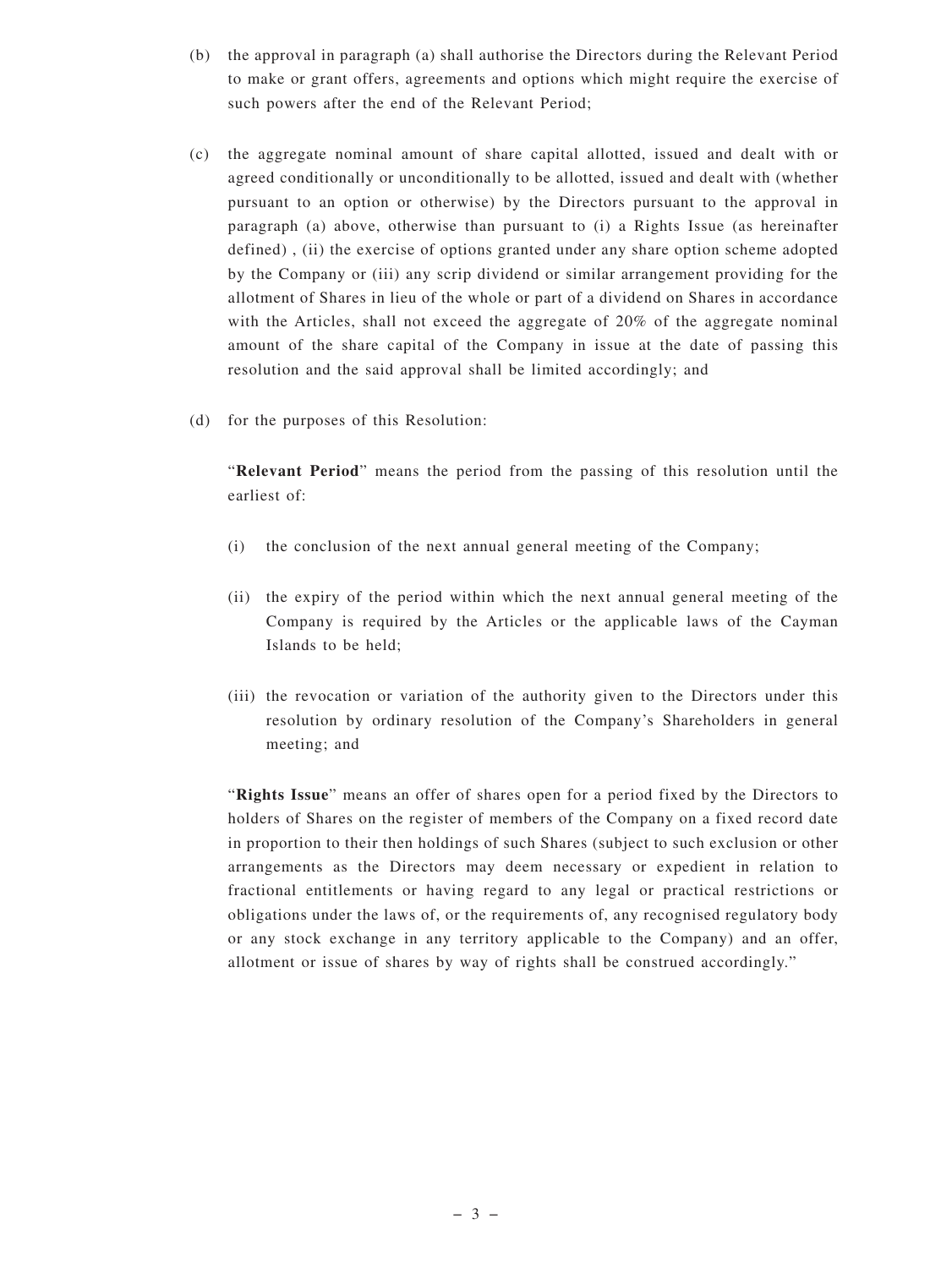## 7. "**THAT**:

Subject to the passing of resolutions 5 and 6 set out in this notice of the AGM, the aggregate nominal amount of Shares which are to be purchased by the Company pursuant to the authority granted to the Directors under resolution 5 set out in this notice of the AGM shall be added to the aggregate nominal amount of share capital that may be allotted or agreed to be allotted by the Directors pursuant to resolution 6 set out in this notice of the AGM."

> By order of the board **Graphex Group Limited Lau Hing Tat Patrick, JP** *Chairman*

Hong Kong, 29 April 2022

| Registered office:  | Headquarters, head office and principal place |
|---------------------|-----------------------------------------------|
| Windward 3          | of business in Hong Kong:                     |
| Regatta Office Park | 11/F, COFCO Tower                             |
| P.O. Box 1350       | 262 Gloucester Road                           |
| Grand Cayman        | Causeway Bay                                  |
| KY1-1108            | Hong Kong                                     |
| Cayman Islands      |                                               |

*Notes:*

- 1. Any member of the Company entitled to attend and vote at the AGM is entitled to appoint one or more proxies to attend and, on a poll, vote in his stead. A proxy need not be a member of the Company.
- 2. In order to be valid, a form of proxy, together with the power of attorney or other authority (if any) under which it is signed, or a notarially certified copy thereof, must be deposited at the Company's branch share registrar in Hong Kong, Tricor Investor Services Limited, Level 54, Hopewell Centre, 183 Queen's Road East, Hong Kong not less than 48 hours before the time for holding the AGM. Completion and return of a form of proxy will not preclude a member from attending and voting in person if he is subsequently able to be present.
- 3. In case of joint shareholdings, the vote of the senior joint shareholder who tenders a vote, whether in person or by proxy, will be accepted to the exclusion of the votes of the other joint shareholder(s) and for this purpose seniority will be determined by the order in which the names stand in the register of members of the Company in respect of the joint shareholding.
- 4. In relation to the ordinary resolution set out in item 5 of this notice, the Directors wish to state that they will exercise the powers conferred thereby to repurchase Shares in circumstances which they deem appropriate or for the benefit of the Shareholders. The explanatory statement containing the information necessary to enable the Shareholders to make an informed decision on whether to vote for or against the resolution to approve the repurchase by the Company of its own Shares is set out in Appendix I of the circular on, amongst others, general mandate to repurchase and issue shares to be published by the Company on 29 April 2022.